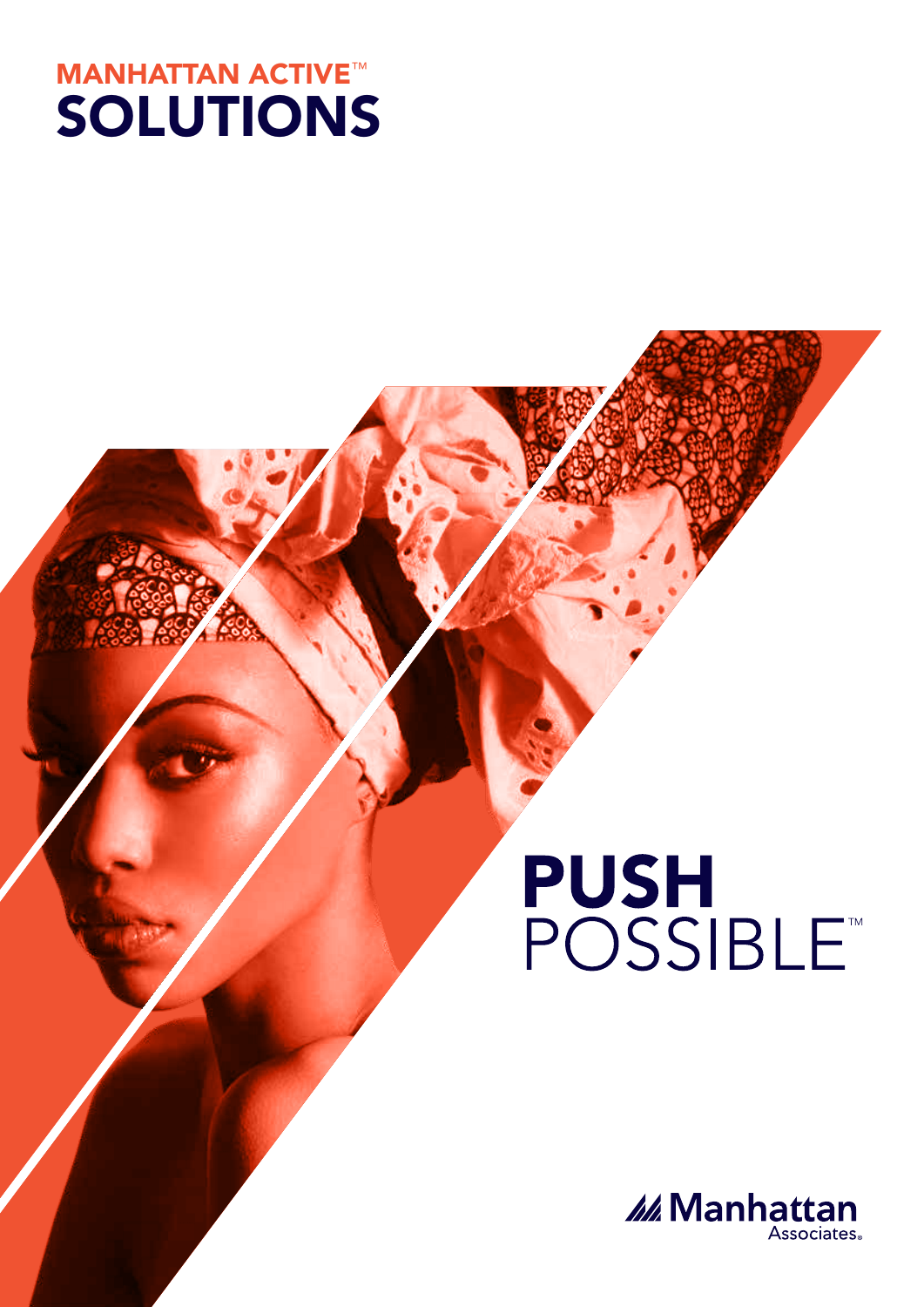# SEAMLESS SOLUTIONS THAT PUSH POSSIBLE™

IT'S NOT JUST TECHNOLOGY that is moving faster. The nature of relationships between retailers and customers, warehouses and staff, and carriers and shippers is experiencing evolutionary shifts. Slowing down isn't an option. Your enterprise must remain active.

Consider what's already here or coming soon:

#### New ways to shop and new places to sell

Facebook's 1.71 billion active monthly users can pay for items through a 'buy' button via its messaging service<sup>1</sup>, with transactions aided by bots powered by artificial intelligence. To make the most of this technology, retailers need to consider it in their customer service and stock availability capabilities.

#### Millennial disposable income on the up

Forming nearly a quarter of the US population, millennials have spending power that is expected to rise significantly over the next 10 to 20 years<sup>2</sup>. They seek out shopping experiences that are tailored to their digital-first, mobile lifestyle.

#### Store-based fulfilment growth

Ninety per cent of retailers expect store-based fulfilment to account for up to 35 per cent of order volumes, with 80 per cent of retailers enabling 80 per cent of their stores to handle fulfilment $3$ .

#### Transactions with promotions rising

Based on an analysis of \$4 billion (£3 billion) in online retail transactions, the number of US receipts that included promotions jumped 79 per cent in a one-year period.<sup>4</sup> More promotions make stock planning more complex and make the stock analyst's job more challenging.

#### Consumerisation of commerce for B2B and wholesale

B2B e-commerce will be a \$1.13 trillion (£800 billion) market by 2020 in the US alone,<sup>5</sup> and brand manufacturers are seeing 20 to 30 per cent annual growth in their direct-to-consumer channels.

These trends point to an environment of greater price competition, the need for more stock availability and control, and an expectation for faster fulfilment speeds. It means your enterprise needs to pivot its point of view.

And that's why we offer Manhattan Active™, a stream of capabilities you can step into in any place or at any time. Manhattan Active Solutions can be used in concert or discretely, and they allow you to make connections between functions where they didn't exist before—opening up new opportunities for you to Push Possible™.

Manhattan Active Solutions allow enterprises to optimise large and complex operations, adapt to market and demand changes, and iterate and innovate with speed. By using our solutions, your enterprise has technology that is continuously adaptive, always current and seamlessly interconnected.

#### WHY 'ACTIVE'?

When an enterprise is active and able to compete in a world that prioritises prices, product availability and speed, it has a competitive edge. It need not start from scratch when it's time to deploy a new approach, iterate a process to make it more efficient, or adapt when it finds itself among new competitors.

In retail, customers have ubiquitous access to products online with virtually limitless choices; many of today's shoppers fuse together in-store and online shopping experiences. While traditional bricks-and-mortar retailers are experiencing competitive threats from pure-play digital sellers, modern shoppers are proving through their actions that online doesn't serve all of their needs. Indeed, digital-only merchants are experimenting with physical stores, and physical retailers are experimenting with new store formats and improved digital capabilities. Physical and e-commerce retailers alike are striving to offer distinctive selling and engagement experiences to their customers.

Beyond retail, finished goods manufacturers and wholesale distributors are experiencing the consumerisation of their industries. Their customers have grown accustomed to digital advancements in their everyday lives and are starting to expect greater convenience and improved service from suppliers and partners. Using solutions that provide agility, an enterprise-wide approach and customer centricity, these companies can place themselves on a firmer footing for today and Push Possible for tomorrow.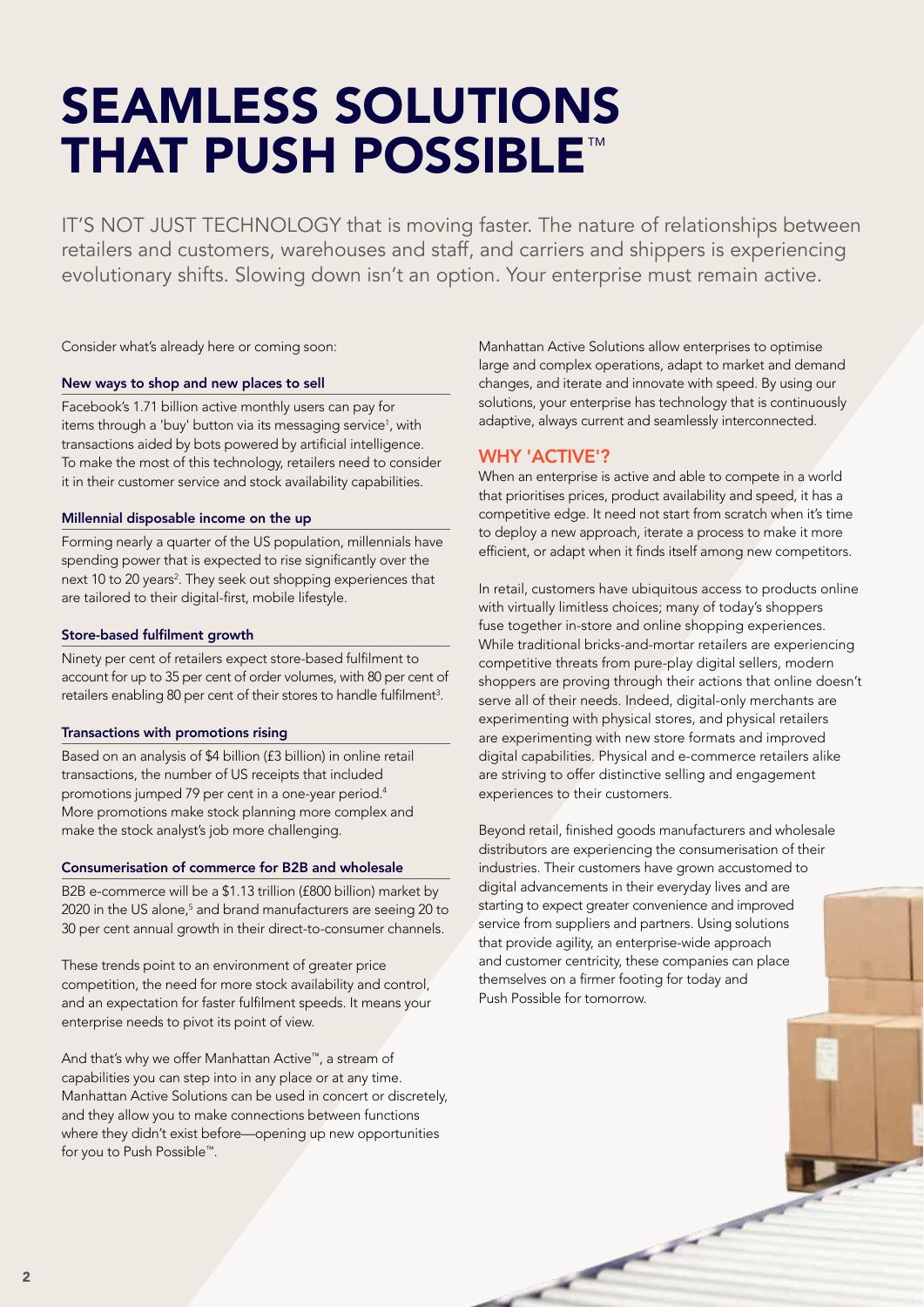## **MANHATTAN ACTIVE™** INTEGRATION PLATFORM

Manhattan Active Solutions enable a single view of the customer and orders—along with a single view of stock—using a common integration model enterprise-wide. In this way, stores, customer services and distribution don't require separate platforms or solutions that are disconnected from one another to achieve business goals.

Anyone who needs it can get the same rich view of actionable information. This gives organisations a single version of the truth, whether it's stock positions, customer orders or supply-chain intelligence.

Manhattan delivers on this promise by offering solutions that are continuously adaptive, always current and seamlessly interconnected. A variety of deployment options allows them to be put into operation flexibly (public cloud, private cloud, managed/hosted, multi-tenant or on premise) to serve an array of needs, capabilities and budgets. Because of the rapid rate of innovation and iteration happening in retail, our Manhattan Active™ Omni solutions are cloud-native and version-less with continual updates.



#### ALWAYS CURRENT

Take advantage of the latest capabilities, security best practices and infrastructure technologies as soon as they're developed. This allows you to introduce new processes and features to your customers on an ongoing basis, without having to wait for the technology to catch up with your decision-making. And, you don't need to sacrifice your software extensions to say current, since they are tested to ensure that they work with the next version of a solution.

#### SEAMLESSLY INTERCONNECTED

Every application offers a single view of the customer, access to the full network inventory, and end-to-end supply chain and fulfilment execution. Data that could benefit other parts of the organisation doesn't get locked inside a silo. As a result, every touchpoint has access to the same information across sales, service, fulfilment and customer engagement functions so that you can move with more agility.

#### CONTINUOUSLY ADAPTIVE

Manhattan Active Solutions support constant iteration, constant optimisation and constant innovation. They use your enterprise data to learn and make better decisions over time. In addition, they flex to support the needs of your industry and organisation.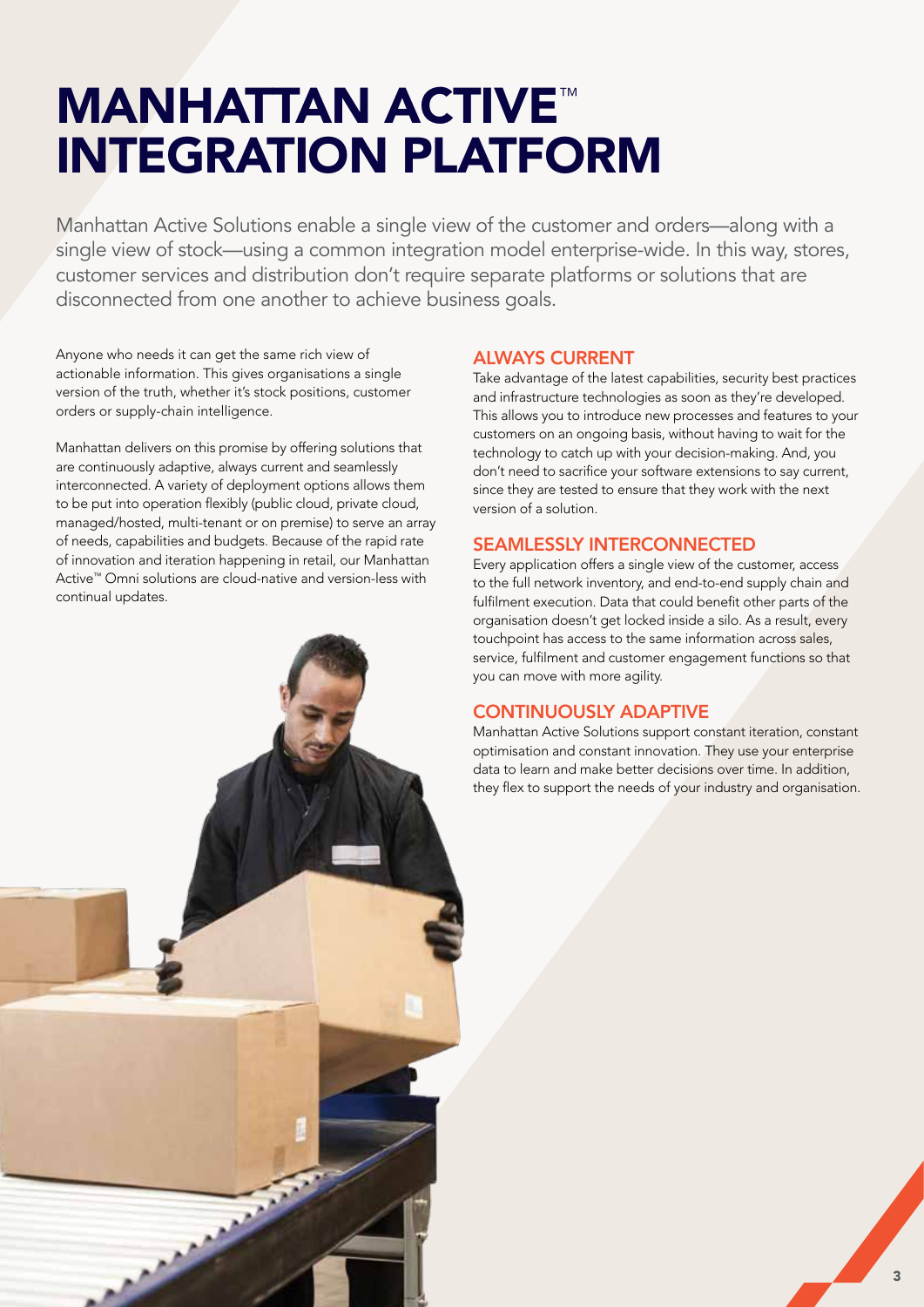# **MANHATTAN ACTIVE™** SOLUTIONS

Manhattan Active Solutions optimise operations for selling, customer service, fulfilment and distribution to increase revenue and profitability. Together, they enable seamless integration of physical and digital retail, the inventory and distribution across the enterprise — and empower your team to Push Possible.™





#### MANHATTAN ACTIVE™ OMNI

Manhattan Active Omni is the first of its kind, engineered for an omnichannel world and built to deliver on the customer experience promise. Born in the cloud, Manhattan Active Omni is a comprehensive portfolio of solutions and services that is always current and is fully extensible.

#### OMNICHANNEL COMMERCE

Manhattan Active Omni shatters the boundaries between channels. Capabilities are universal and available to any team member, in any location, at any time—with one application. Manhattan Active Omni gives your team command of every aspect of omnichannel operations—at headquarters, in the contact centre or in store. Everyone has the same holistic view of customers and their transactions, regardless of channel, with built-in case management, social listening and communication capabilities.

Fine-grained tools for stock visibility and availability across the enterprise keep customers satisfied and coming back. And store features like point of sale, clienteling and fulfilment actions are available in a mobile app or via a web browser. Because our Omni solutions are cloud-native, you get the newest features as soon as they are available, with automated scaling for peak demand; allowing you to continue innovating when your competitors are locking down their systems for the Christmas season.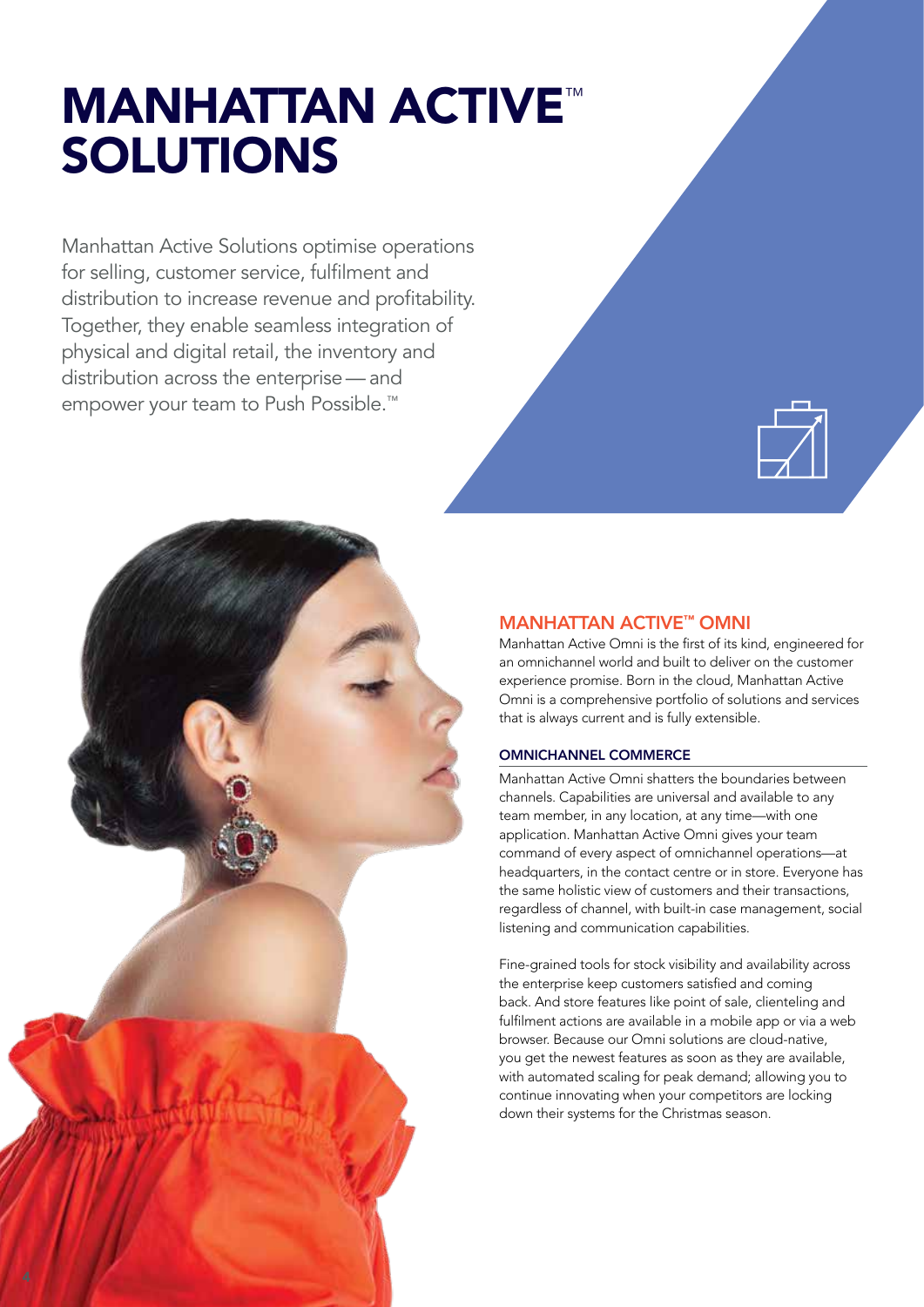

#### MANHATTAN ACTIVE™ INVENTORY

Whether you're a retailer or a wholesale distributor, Manhattan Active Inventory ensures that you get the right products to the right place at the right time. Underpinned by Manhattan's bestin-class algorithms for stock forecasting and planning across multiple echelons, our Manhattan Active Inventory solutions allow you to model changes in real time. Sales and Operations Planning (S&OP) process integration empowers stock analysts to adjust the stock plan in one fluid, aggregate motion when resource or financial constraints drive the need for change.

#### FORECASTING & REPLENISHMENT

Forecasting & Replenishment provides the industry's most sophisticated approach to multi-echelon stock optimisation, ensuring the lowest total network stock levels required to achieve sales and service performance goals. Demand Forecasting capabilities provide advanced approaches to managing safety stock investments and immediate insights into expected demand.

#### PLANNING

Our Planning solutions provide an end-to-end planning approach built for today's omnichannel retailer—at the global, regional, category, item and store levels. Designed to maximise the productivity of the planning organisation by reducing the time spent gathering and analysing data, Manhattan's Planning solutions facilitate all of your pre-season and in-season planning needs.

#### **MANHATTAN ACTIVE™ SUPPLY CHAIN**

Manhattan Active Supply Chain solutions allow you to deliver beyond expectations by innovating and optimising complex distribution and transportation operations with actionable visibility across the supply chain.

#### **DISTRIBUTION**

Manhattan Distribution solutions allow you to boost warehouse productivity, equipment efficiency and employee engagement, with the responsiveness to adapt to expected or unexpected demand increases and decreases. Get employees up to speed faster, and help managers and supervisors be more effective with distribution centre technology that's as easy to use and as flexible as a smartphone app.

#### **TRANSPORTATION**

Transportation provides a single, comprehensive logistics solution set designed to support the entirety of an organisation's shipping needs, regardless of mode, geography or channel. The solution allows transportation modelling, enables fleet optimisation and dispatch, provides deep parcel and courier support, and merges transportation and distribution operations in a single logistics system.

#### EXTENDED ENTERPRISE

Extended Enterprise is designed to foster closer collaboration across departmental boundaries and with suppliers, couriers, third-party logistics and other trading partners—so that your supply chain can help drive top-line growth without sacrificing bottom-line performance.

Manhattan Active Solutions seamlessly integrate bricks-and-mortar stores with digital retail, inventory and distribution across the enterprise.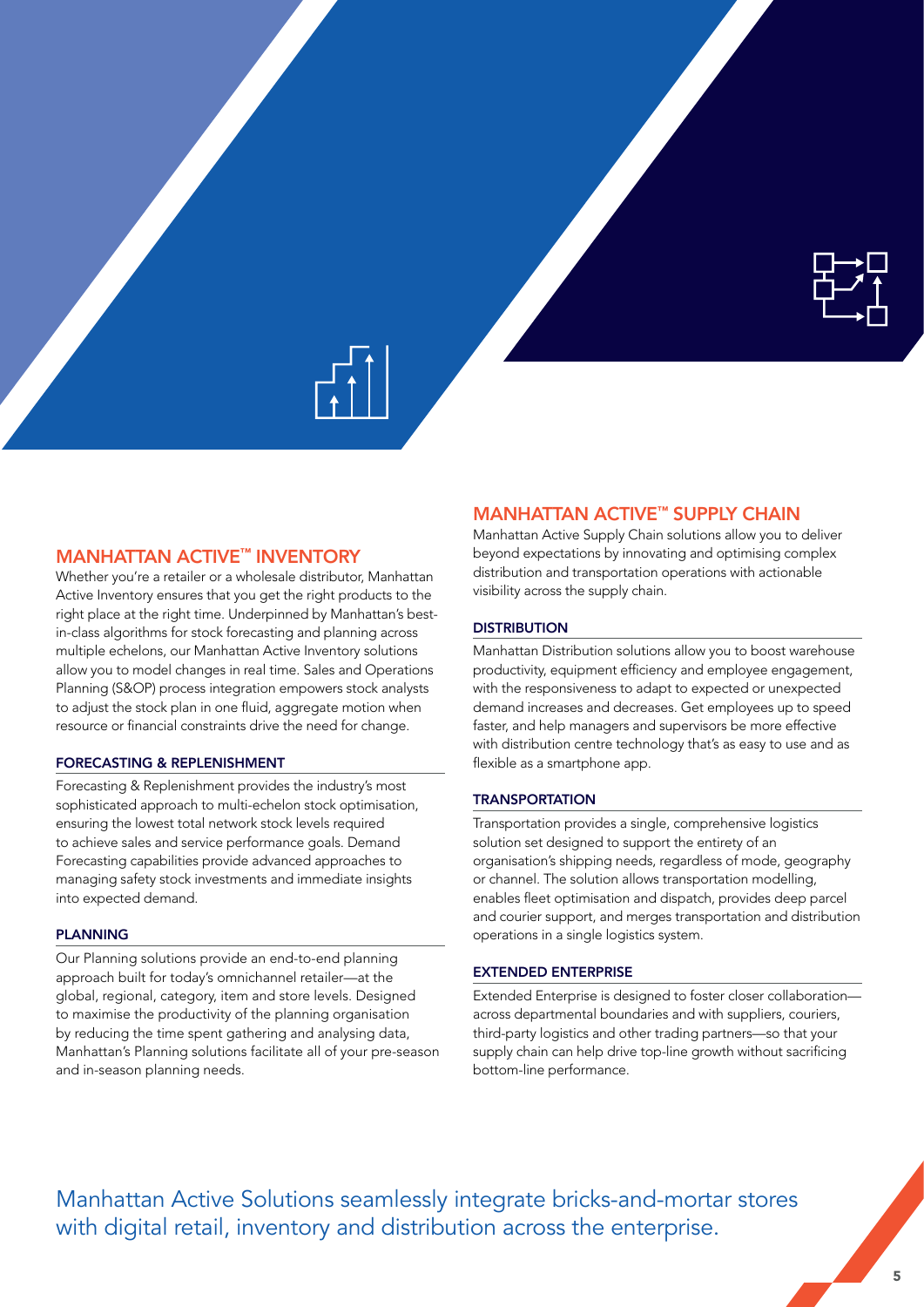# MOVE TO GET ACTIVE

From systems implementations and customer support to education and hardware needs, Manhattan Associates offers unparalleled industry expertise to help you Push Possible.™ Our highly skilled teams assist you in minimising the risk of transformative projects, while maximising ROI.

Manhattan MOVE is our slate of services, support offerings and community opportunities designed to keep your enterprise continually ready to adapt. It includes expertise and enriched services to optimise your investment at every touch point. Manhattan MOVE teams deliver broadbased industry perspectives, best practices, specialised product knowledge, planning, execution, training, on-call assistance and more.

#### Manhattan MOVE consists of:

#### Services

With each new customer, Manhattan is embarking on a partnership. It's our responsibility to ensure we provide a framework for our customers so that the right resources are focused on creating a foundation for success. Our Results-Driven Performance Methodology is the facilitating process within Manhattan MOVE for promoting excellence in all aspects of customer engagement. It ensures phased, systematic and measurable adoption.

#### DevOps

Centred on our Manhattan Active™ Omni cloud solutions, our DevOps team accelerates speed to deployment for features, functions and fixes. Our R&D teams have a DevOps culture, with a high degree of collaboration and integration between development, operations and testing teams. In this way, building, testing and releasing software can happen rapidly, frequently and reliably, giving you access to more innovation and capabilities at a fast pace.

#### Support

After implementation, the Manhattan Customer Support Organization (CSO) provides ongoing services so your solutions and operations run smoothly, 24-7. Our CSO team works hand in hand with you to continually achieve and increase your ROI through a range of services and capabilities, which include yearly peak readiness assessments, as well as proactive technical and business audits.

#### Application Managed Services (AMS)

With AMS for Manhattan Active Supply Chain and Manhattan Active Inventory, we run software in the cloud on behalf of our customers. A team dedicated to AMS helps ensure that applications operate continuously and can add or reduce capacity as needed.

#### **Training**

Our leading-edge certification and training paths are designed to equip you with the expertise to build competence in Manhattan solutions and create significant value for your organisation. Training and certification programmes are tailored for specific roles and empower team members to become known as experts.

#### Change Management

Our Change Management services help you to evaluate and optimise your organisational structure, processes and incentives to get the most out of your Manhattan Active Solutions.

Executives, managers and employees all benefit from new, advanced leadership skills that address the unique needs for change at all levels of your organisation.

#### Research & Development

We tackle many customer- and industryspecific challenges head on, with a long-term, forward-looking commitment to our customers. Dedicated to product excellence and innovation, we invest more than \$50 million (£36 million) annually in research and development.

#### **Hardware**

Manhattan OneSource provides a single point of contact for infrastructure needs, including installation and integration with existing systems. This approach enables you to manage all aspects of your project—from equipment procurement to training—with just one provider.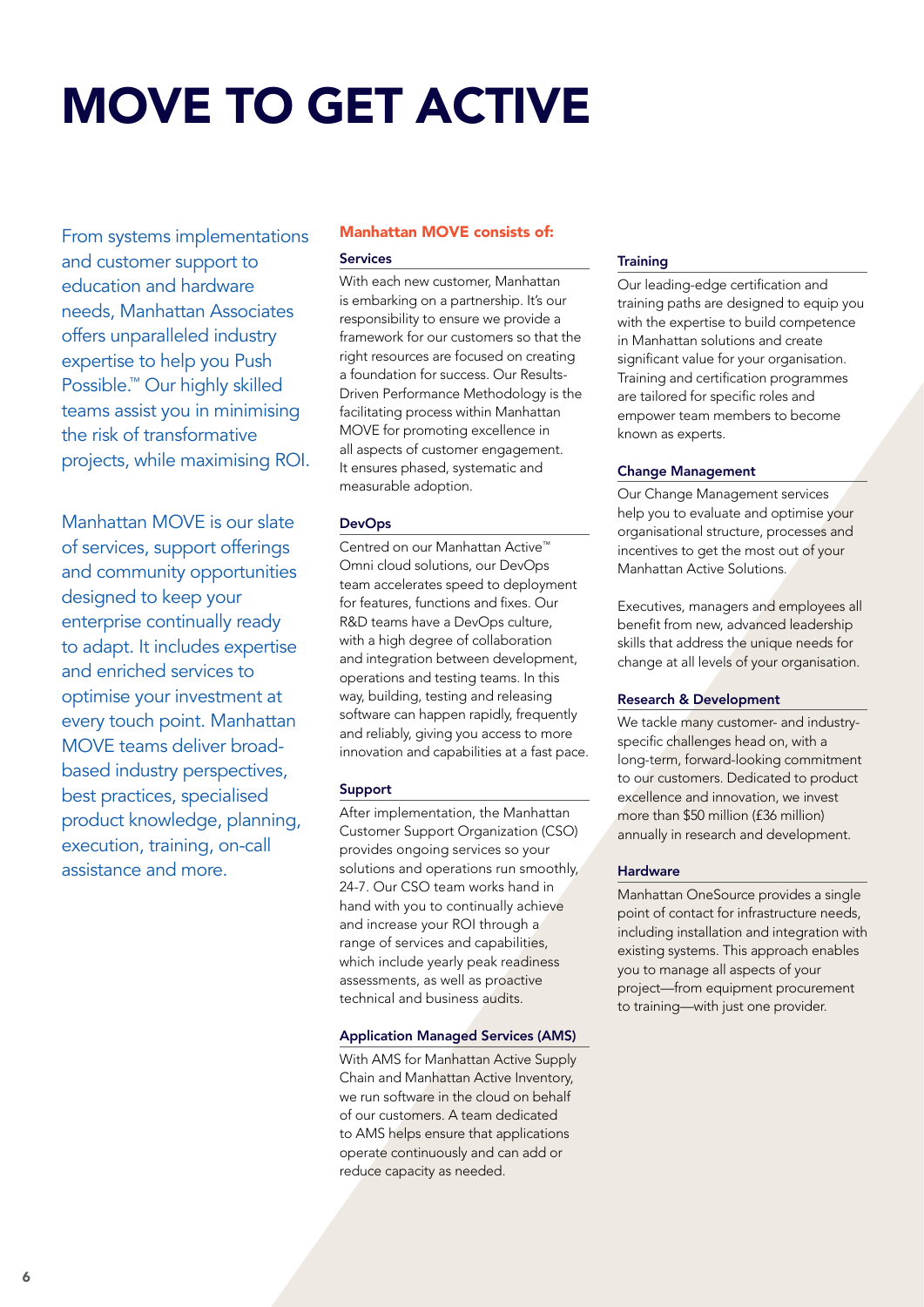More than 85 per cent of our workforce is focused on our customers. Each staff member—from R&D to account management and services—is there to assist you from design to deployment and beyond to ensure success.

#### Industry Expertise

From systems implementation and customer support to education and hardware needs, Manhattan Associates offers unparalleled industry expertise. Our highly skilled teams assist you with minimising the risk of transformative projects, while maximising your ROI. More than 85 per cent of our workforce is focused on our customers. These teams in our R&D, account management and services organisations are able to assist you from design to deployment and beyond.

#### Product Councils

Brainstorm with like-minded peers and Manhattan product managers to help drive new functionality that supports your business needs. We take our customers' feedback seriously and dedicate a significant portion of our R&D budget toward improvements and next-generation ideas, as identified during our Product Councils. More than 800 members participate in these groups, which meet either monthly, quarterly or annually.

#### Momentum Conference and Exchange Events

Manhattan's Momentum Conference is an annual, global event that brings together customers, partners and industry experts to explore best practices, the latest industry trends and product updates. You will see our community come alive as you participate in the incredible networking opportunities, which include direct access to the Manhattan leadership team. Manhattan Exchanges are regional events that offer an opportunity to network with peers, analysts and experts on the latest trends in your industry.

Endnotes <sup>1</sup>ZDNet <sup>2</sup>KPCB Internet Trends 2016 <sup>3</sup> Inbound Logistics <sup>4</sup>The Wall Street Journal 5 Forrester Research

#### If your customers look different today compared to how they did yesterday, can you afford to still look the same?

Active enterprises never have time to stop. They see the possibilities and initiate change when it's needed. And while change isn't always easy, it can go more smoothly with the right partner and solutions in place.

At Manhattan Associates, we've been in the efficiency optimisation business for more than a quarter of a century, solving problems and working with our clients to push commerce forward. Yet we never stop relentlessly pursuing innovation to help our clients move beyond the obstacles that stand in their way. We have designed our Manhattan Active™ Solutions to bring you closer to transportation, distribution, stock levels and, most importantly, your customers.

We're in the business of helping you Push Possible™ to seize the opportunities ahead.

### READY TO GET ACTIVE? MANHATTAN ACTIVE™

Find out more at manh.com/en-nl